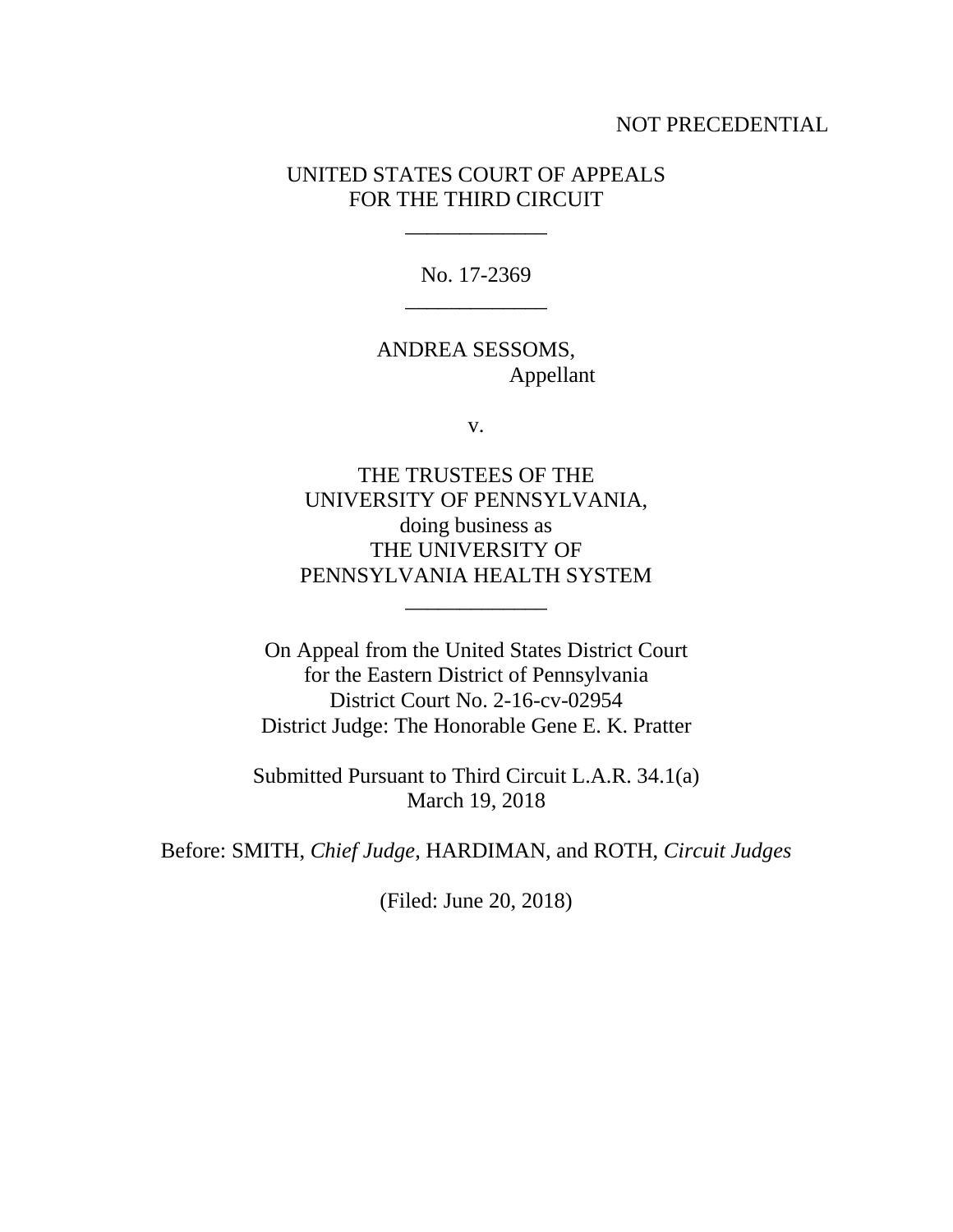# OPINION<sup>∗</sup> \_\_\_\_\_\_\_\_\_\_\_\_\_\_\_\_\_\_\_\_\_\_\_

\_\_\_\_\_\_\_\_\_\_\_\_\_\_\_\_\_\_\_\_\_

SMITH, *Chief Judge*.

Andrea Sessoms appeals the grant of summary judgment to her former employer, the Trustees of the University of Pennsylvania ("Penn"), on her claims of discrimination, failure to accommodate disabilities, and retaliation. She also appeals an order denying a motion for recusal. Because the District Court properly granted summary judgment to Penn and did not abuse its discretion in declining to recuse, we will affirm.

 <sup>\*</sup> This disposition is not an opinion of the full Court and pursuant to I.O.P. 5.7 does not constitute binding precedent.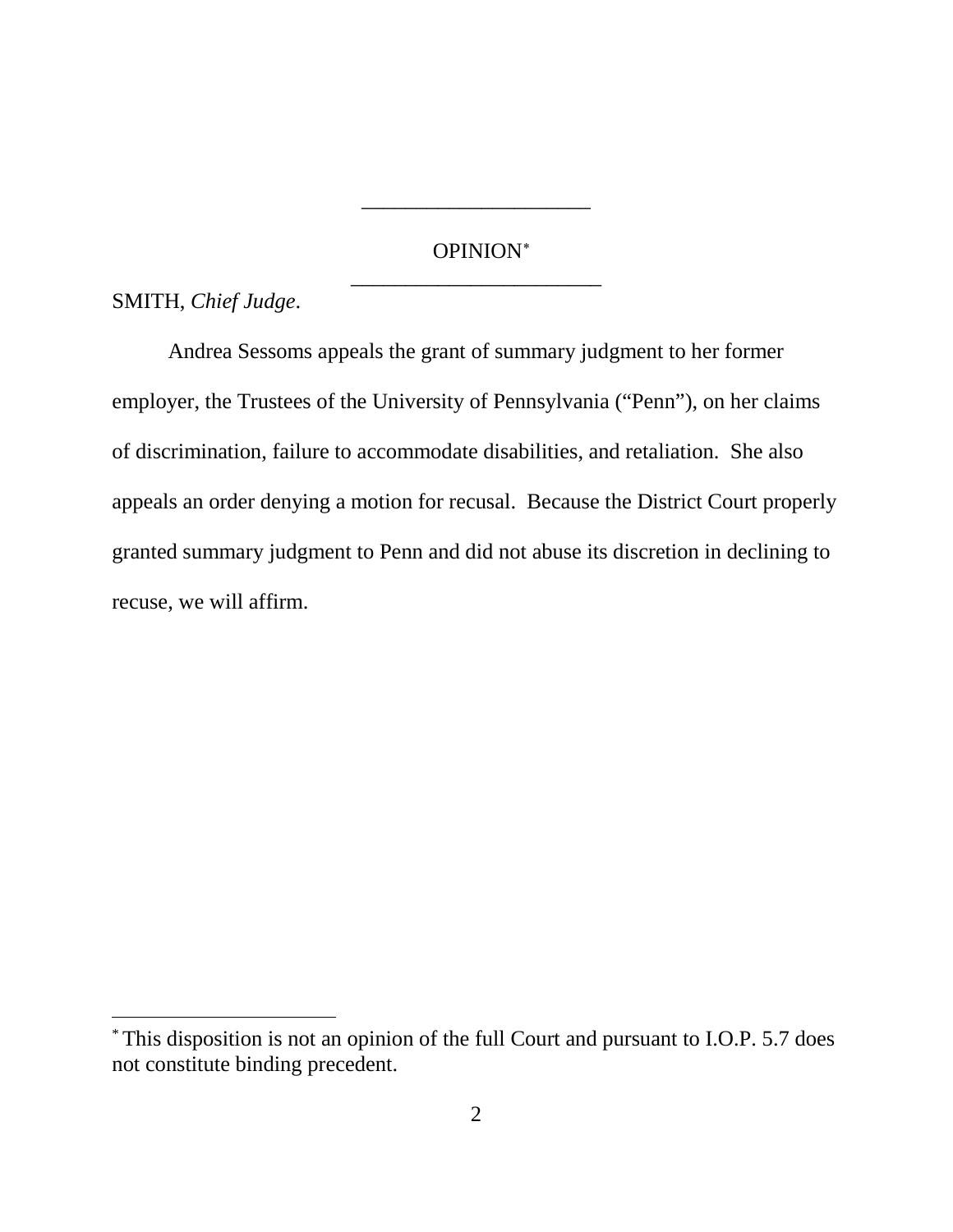Sessoms is an African-American woman who suffers from mental and physical disabilities. She initially began work at Penn in October 2012 as a temporary employee, and Penn later hired her in summer 2013 as a Human Resources Information Systems Coordinator. Maria Colavita, a Caucasian woman without disabilities, was her supervisor. At Sessoms's initial performance review in early 2014, Colavita rated Sessoms's work satisfactory.

Not long after the initial review, Sessoms's mother became gravely ill and eventually passed away. Sessoms then took a period of bereavement leave. During her mother's illness and after her return from leave, Colavita chastised Sessoms in front of other employees, raised her voice and rolled her eyes, did not listen to Sessoms's explanations for errors, and generally behaved unsympathetically. Sessoms did not perceive that Colavita treated her coworkers in a similar manner.

Sessoms began to experience physical symptoms such as memory loss and high blood pressure. She acknowledges that the memory loss may have caused her to make mistakes at work. When Sessoms informed Colavita about her physical symptoms, Colavita told her that her medical issues were irrelevant and she didn't

<sup>&</sup>lt;sup>1</sup> This factual summary, which is consistent with the District Court's discussion and is presented in the light most favorable to Sessoms, is taken largely from her brief and the record citations referenced therein.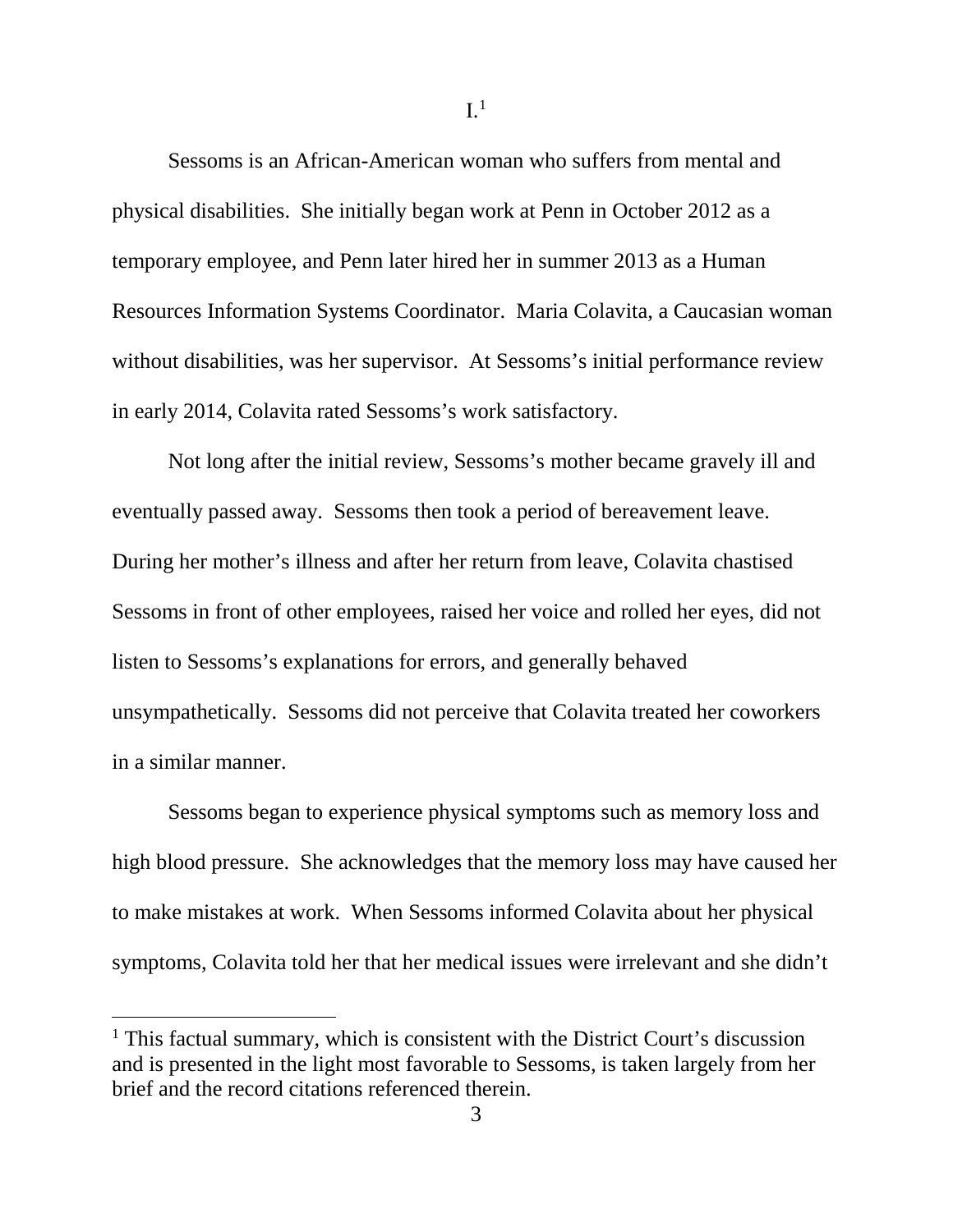care about them.

On several occasions, Sessoms expressed concerns to others about Colavita's treatment of her, including the department's director, Margaret Alford, and human resources employee Joann Crowley. Sessoms felt Alford and Crowley were dismissive of her concerns. Sessoms asked Crowley to mediate the situation with Colavita, but Crowley failed to do so.

On September 4, 2014, Colavita called Sessoms into her office for a private meeting. During the meeting, Colavita used her own legs to spread Sessoms's legs apart. Sessoms, shocked, got up and walked out. This was the only time Colavita ever touched Sessoms.

About two weeks later, on September 12, 2014, Colavita called Sessoms into a meeting with her and Alford to sign a "coaching record" reflecting criticisms of Sessoms's performance and listing corrective actions for Sessoms to take. Agitated and upset after the meeting, Sessoms applied that same day for leave under the Family and Medical Leave Act (FMLA). Penn approved her FMLA request.

Sessoms remained on FMLA leave through December, then took additional medical leave through March 2015. During the FMLA leave, Sessoms filed a charge of discrimination with the EEOC. Toward the end of a total of 24 weeks of medical leave, and on advice of a doctor, Sessoms requested in writing that Penn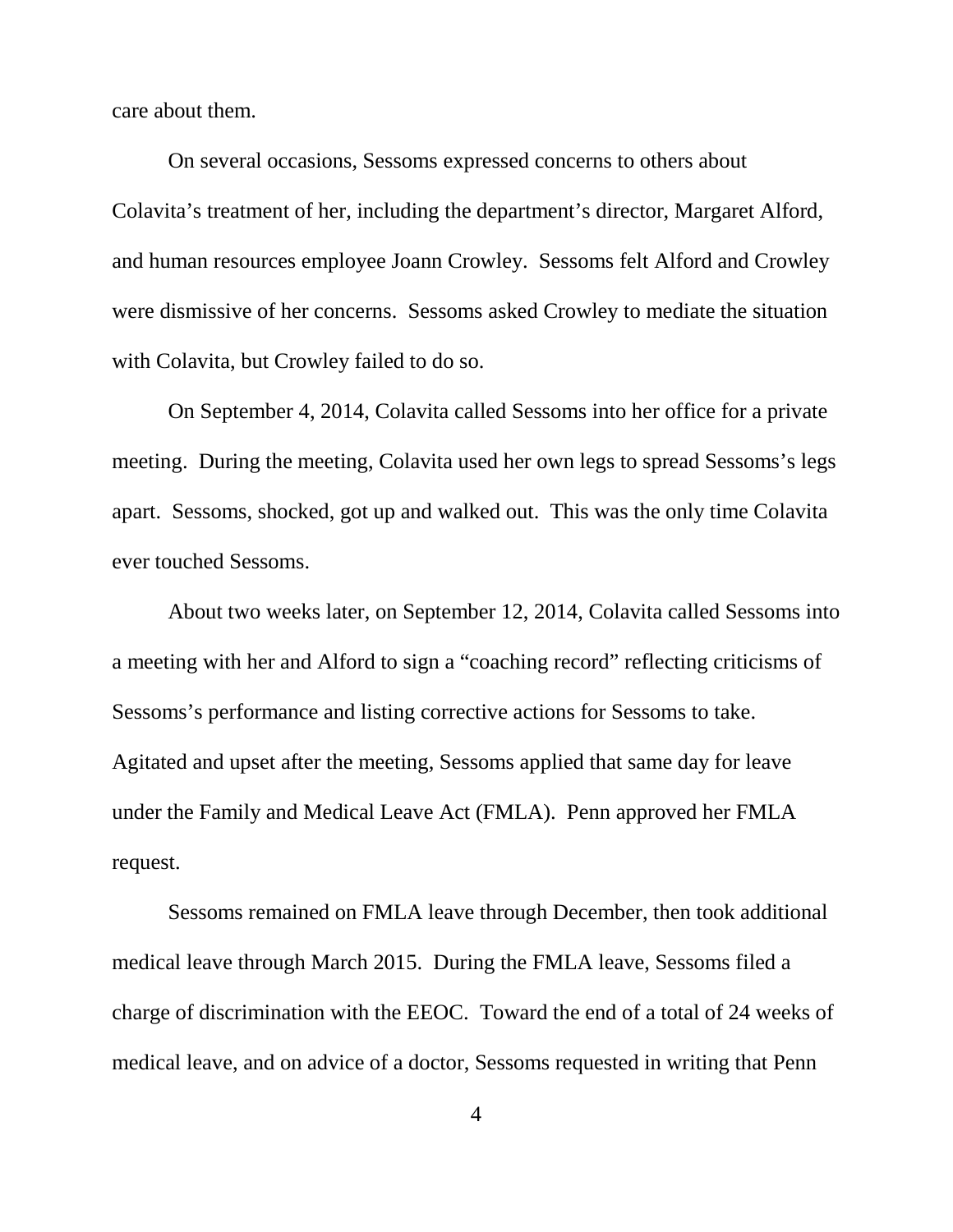accommodate her disabilities. She asked to "begin at part-time hours to transition back to work, eventually return to full-time," to change to a "different department, office, supervisor," and to work in a "lower-stress department/office" with "[a] different supervisor—due to current litigation [the EEOC charge] and client's allegations of misconduct toward current supervisor." JA 208–09.

On April 13, 2015, Alford, Crowley, and a third supervisor met with Sessoms to advise her of the accommodations Penn was willing to make. Among other things, Penn offered a part-time schedule, but at the same job, *i.e.*, still supervised by Colavita. Sessoms did not consider these accommodations to be reasonable, preferring different part-time hours and another supervisor. She therefore declined the accommodations. Penn, in turn, terminated her employment on April 22, 2015.

Sessoms filed a charge of discrimination with the EEOC on November 7, 2014. The EEOC dismissed the charge, and Sessoms ultimately filed suit in the District Court.<sup>2</sup> On May 24, 2017, the District Court granted summary judgment

 <sup>2</sup> In her amended complaint, Sessoms presented claims of unlawful discrimination on the basis of her gender, race, and disabilities in violation of Title VII of the Civil Rights Act of 1964, 42 U.S.C. §§ 2000e to e-17, the Americans with Disabilities Act (ADA), 42 U.S.C. §§ 12101–213, and the Pennsylvania Human Relations Act (PHRA), 43 Pa. Stat. Ann. §§ 951–63. She also claimed that Penn failed to accommodate her disability in violation of the ADA and PHRA, and unlawfully retaliated against her for filing a charge of discrimination in violation of Title VII and the PHRA.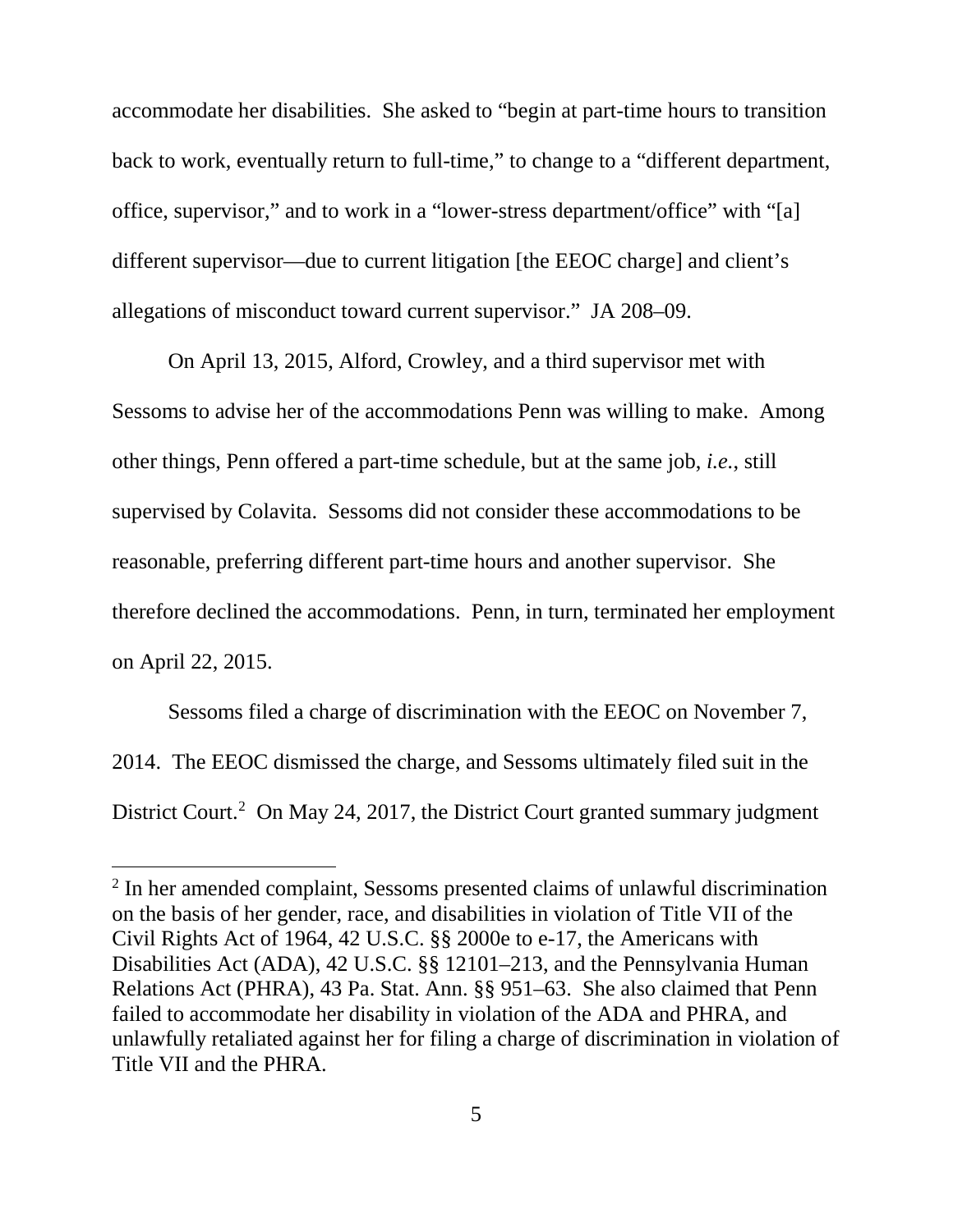to Penn on all claims. Sessoms timely appealed.

## $II.<sup>3</sup>$

We review *de novo* the District Court's grant of summary judgment to Penn. *Daubert v. NRA Group, LLC*, 861 F.3d 382, 388 (3d Cir. 2017). Summary judgment is appropriate if Penn established that there is "no genuine dispute as to any material fact" and that it is therefore "entitled to judgment as a matter of law." *See id.* (quoting Fed. R. Civ. P. 56(a)). As the non-moving party, the facts are viewed in the light most favorable to Sessoms, and all inferences are drawn in her favor. *See Steele v. Cicchi*, 855 F.3d 494, 500 (3d Cir. 2017).

#### A.

Sessoms contends Penn did not engage in a good faith effort to reasonably accommodate her disabilities. To establish that an employer failed to participate in the interactive process of considering disability accommodations, the employee must demonstrate that (1) the employer knew of the disability; (2) the employee requested accommodations; (3) the employer did not make a good faith effort in identifying reasonable accommodations; and (4) the employee could have been reasonably accommodated but for the employer's lack of good faith. *Taylor v. Phoenixville Sch. Dist.*, 184 F.3d 296, 319–20 (3d Cir. 1999). An employer may demonstrate good faith in various ways, including meeting with the employee,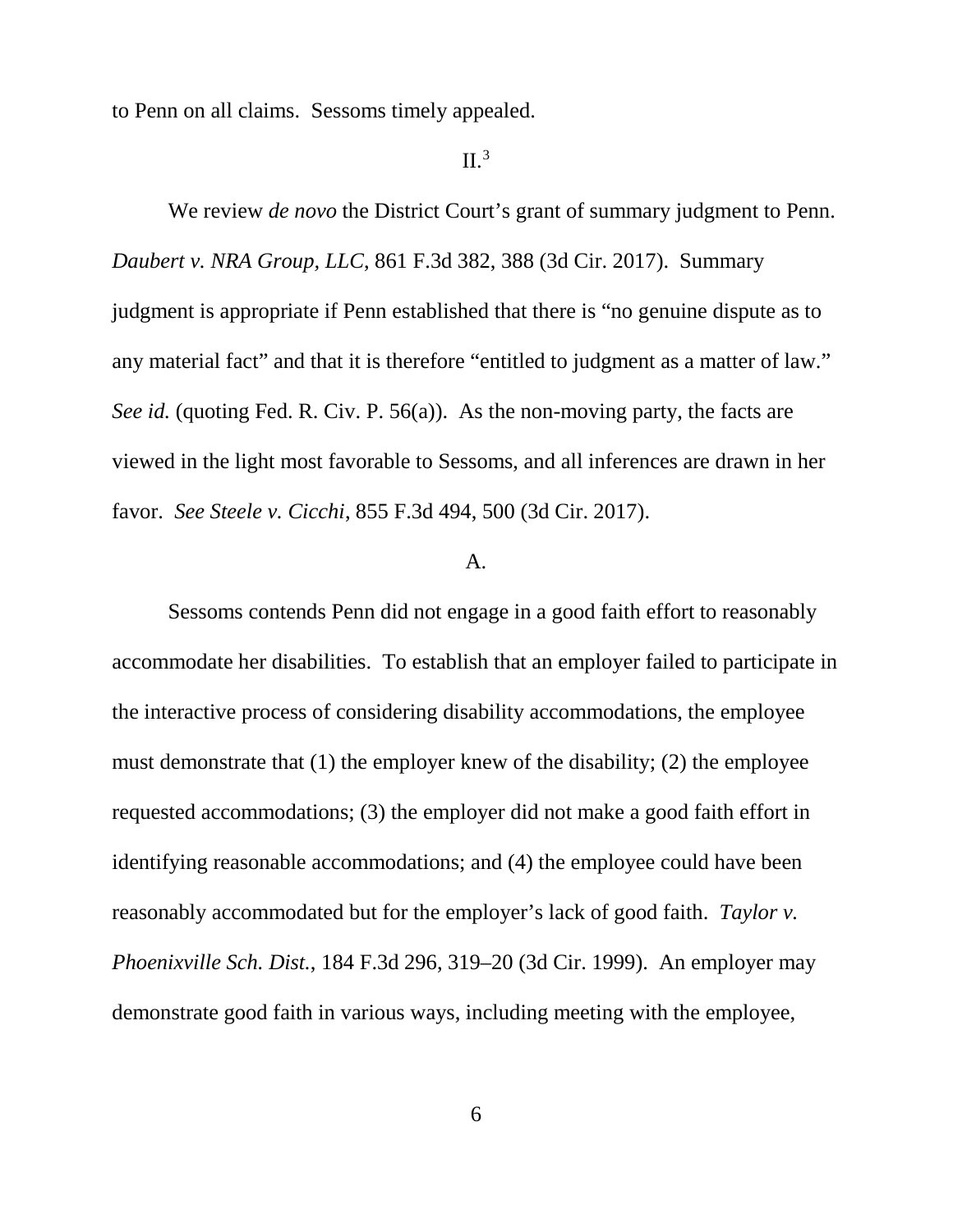requesting information about the employee's condition and limitations, asking what the employee wants, showing signs of having considered the employee's request, and offering and discussing available alternatives when the request is too burdensome. *Id.* at 317. Where an employee requests an accommodation in the form of a transfer, she must make a showing that this accommodation is possible, *i.e.*, the existence of an equivalent-level, vacant position for which the employee could qualify. *Gaul v. Lucent Techs., Inc.*, 134 F.3d 576, 580 (3d Cir. 1998). Reasonable accommodation does not entitle an employee to a supervisor ideally suited to her needs. *Taylor*, 184 F.3d at 319 n.10. Nor does the law require a court to set the conditions of employment. *Gaul*, 134 F.3d at 581.

Penn demonstrated good faith in its negotiations with Sessoms. It is undisputed that her supervisors met with her, considered her requests, and offered several accommodations, including a part-time work schedule. JA 175. To the extent Sessoms declined these proposals because she sought a transfer to another department or supervisor, Sessoms did not meet her burden of showing that other positions existed to which transfer was possible. *See Gaul*, 134 F.3d at 580; *see also Donahue v. Consol. Rail Corp.*, 224 F.3d 226, 230 (3d Cir. 2000). In addition, while she argues that she requested altered supervisory methods, the record does not reflect that she ever made such a request, *see* JA 208–09, or that

 <sup>3</sup> The District Court had jurisdiction pursuant to 28 U.S.C. §§ 1331, 1343, and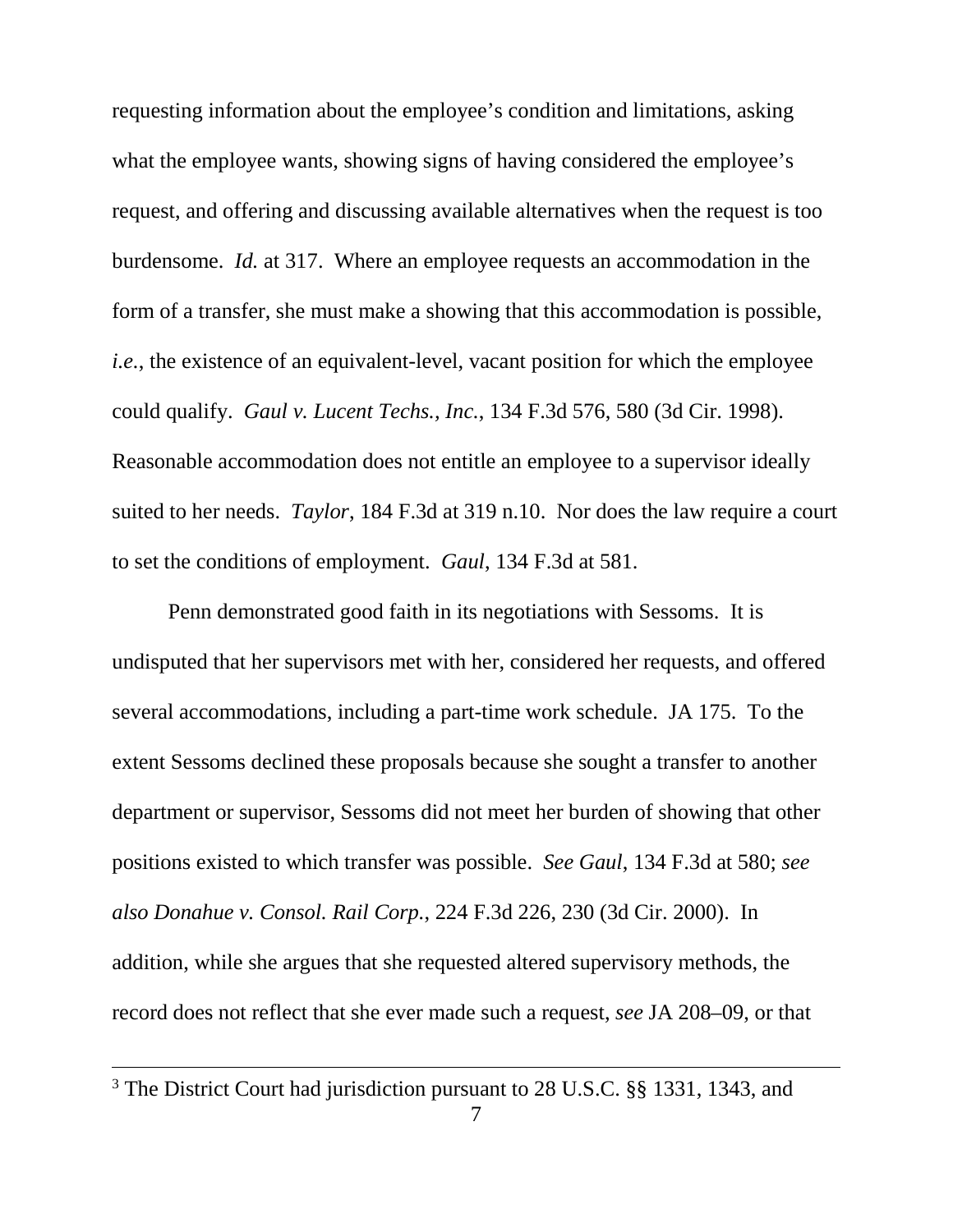altered supervisory methods could have accommodated her in any event. Rather, it is apparent that Sessoms was unwilling to agree to any accommodation that included continued supervision by Colavita. *See* JA 388 ("Basically . . . I would work if I was not assigned to Maria."). Under these circumstances, particularly in light of her failure to seek out other possible positions, her request to be supervised by someone other than Colavita was unreasonable. *See Gaul*, 134 F.3d at 579–81.

In addition, Sessoms argues that Penn should have attempted to  $accommodate$  her disabilities sooner than it did. $4$  Sessoms contends that Penn should have proactively offered accommodations *before* she made a request for accommodations, and contends that she should be excused from making an earlier request because Colavita "actively discouraged" her from doing so. Sessoms Br. 25–26 (quoting *United States v. City and County of Denver*, 49 F. Supp. 2d 1233, 1241 (D. Colo. 1999)).

While an employee's accommodation request need not be formal, be in writing, or invoke any particular "magic words," our case law requires the *employee* or her representative to make the initial request in order to trigger an

 $\overline{a}$ 

<sup>1367.</sup> This Court exercises jurisdiction pursuant to 28 U.S.C. § 1291. <sup>4</sup> Sessoms proposes, for instance, that Crowley could have mediated her problems with Colavita, and that Sessoms's supervisors could have altered Colavita's level or methods of supervision. Sessoms Br. 27. Notably, Sessoms did not request these accommodations when she made her March 2015 written request, and there is no indication that Sessoms's earlier request to Crowley for mediation should have been taken as a disability accommodation request.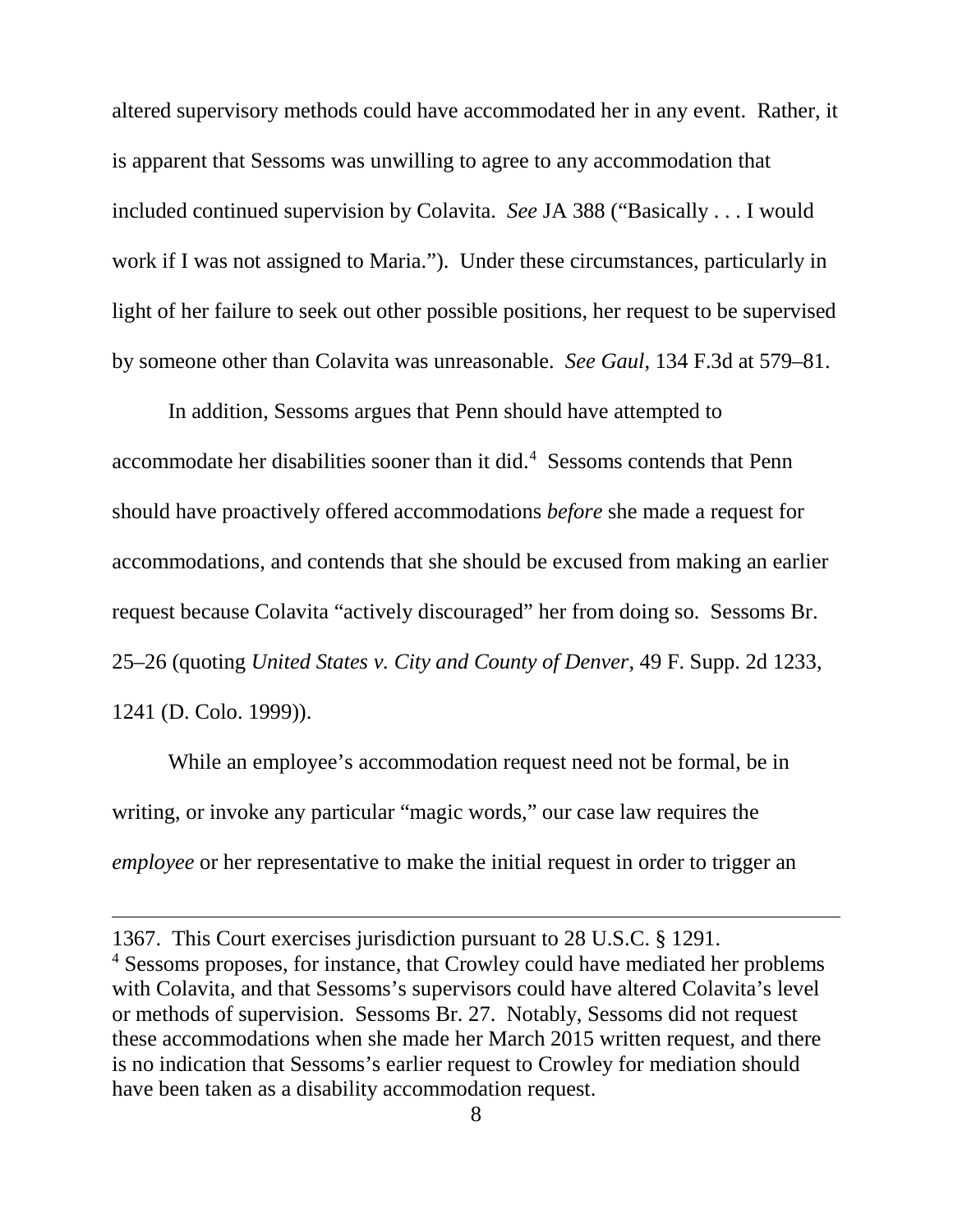employer's duty to engage in the interactive process. *Taylor*, 184 F.3d at 313. Penn thus was not obligated to engage in the interactive process before Sessoms made her first request for accommodations in March 2015.<sup>5</sup> Accordingly, this claim lacks merit.

 $\overline{a}$ 

<sup>5</sup> Moreover, even if we were persuaded by *City and County of Denver*, an out-of-Circuit District Court opinion, to put the onus on the employer to initiate the interactive process where the employee is "actively discouraged" from seeking accommodations (a step we do not, and need not, take in this case), we point out that Sessoms did not put forth evidence that she was "actively discouraged" from requesting accommodations. Colavita's statements that she did not care about Sessoms's medical needs do not amount to actively discouraging Sessoms from pursuing her legal rights. Indeed, Colavita's comments notwithstanding, Sessoms *did* request accommodations in March 2015, and the record is devoid of evidence that Colavita's statements deterred Sessoms from doing so sooner.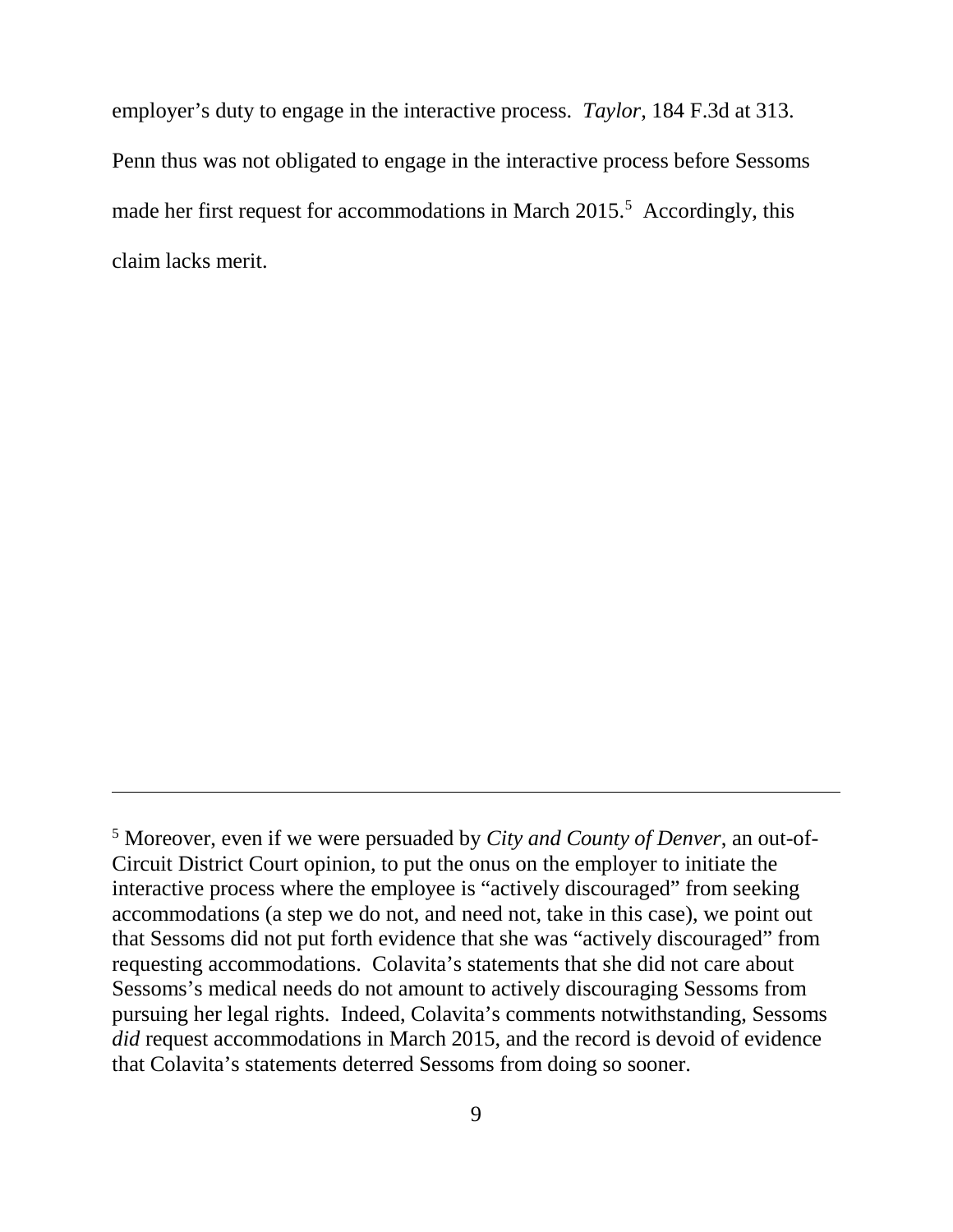B.

Sessoms next claims that summary judgment was inappropriate as to her retaliation claim. To make out a *prima facie* case of retaliation, the employee must show that (1) she engaged in a protected activity; (2) the employer took an adverse action against her; and (3) there is a causal connection between the two. *Moore v. City of Phila*., 461 F.3d 331, 340–41 (3d Cir. 2006). If she makes out a *prima facie* case, the burden shifts to the employer to advance a legitimate, nonretaliatory reason for the adverse action; once it does, the burden returns to the employee to persuade the finder of fact that the employer's action was mere pretext. *Id.* at 342.

Sessoms engaged in protected activity by filing the charge of discrimination with the EEOC. That occurred on November 7, 2014, while Sessoms was on FMLA leave. She did not return to work before her April 22, 2015 termination. It cannot reasonably be questioned that the termination was a materially adverse action. *See LeBoon v. Lancaster Jewish Cmty. Ctr. Ass'n*, 503 F.3d 217, 232 (3d Cir. 2007). Yet the passage of time between the EEOC charge and Sessoms's termination is not an unusually suggestive temporal proximity. *Id.* at 233 (three months, without more, is not unduly suggestive). And, the record is devoid of additional evidence that could constitute circumstantial evidence of retaliation during that period. *See Marra v. Phila. Hous. Auth.*, 497 F.3d 286, 302 (3d Cir.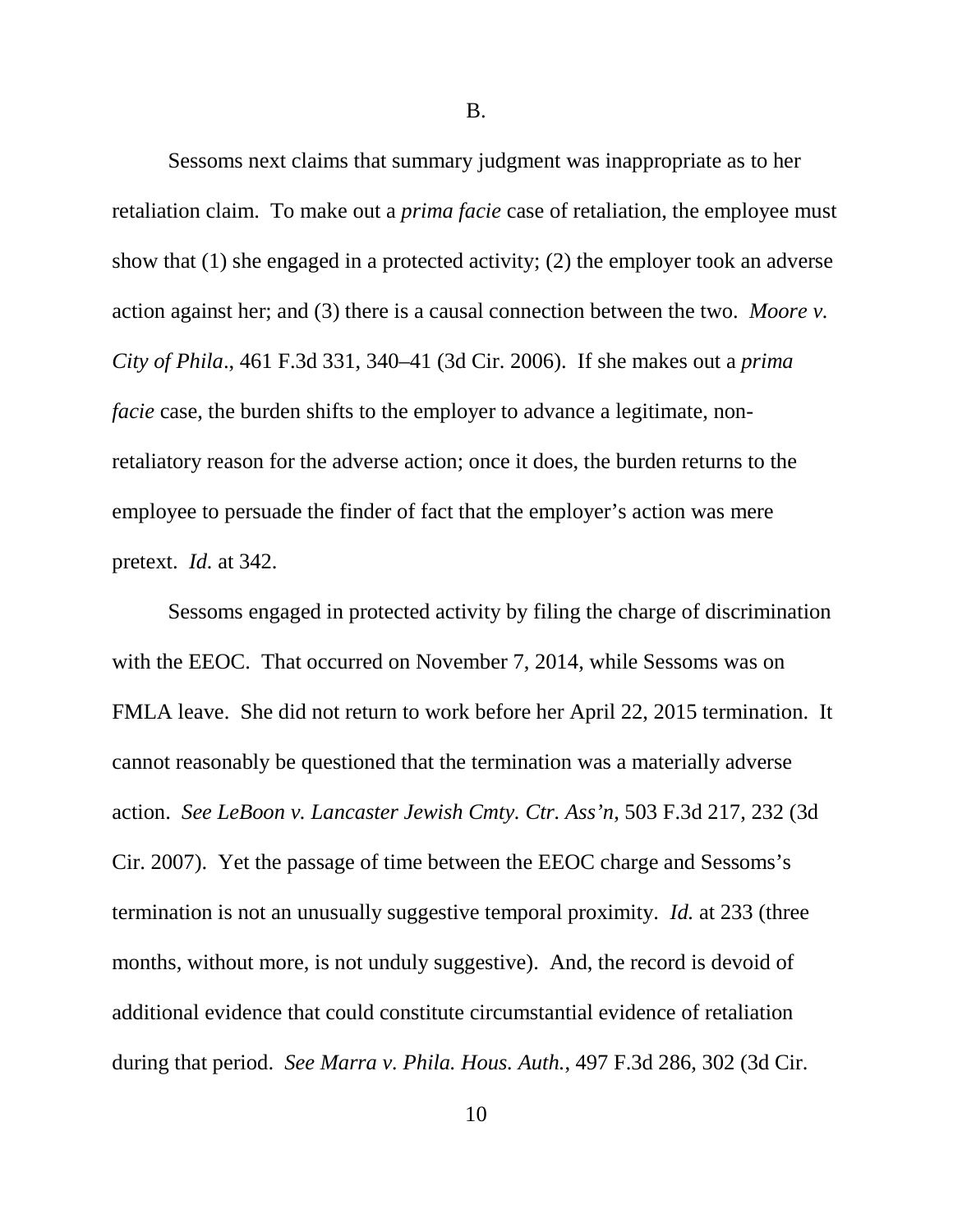2007).

Sessoms responds that her return from medical leave was Penn's first opportunity to retaliate against her. Even if we were to agree that Sessoms has made out a *prima facie* retaliation claim, she cannot prevail. The record demonstrates that Penn had a legitimate reason for her termination: her decision to decline Penn's proposed accommodations. Because we have already concluded that Sessoms would have agreed to return only if Colavita was not supervising her, and thus would not have been satisfied by any reasonable accommodation offered, Sessoms fails to demonstrate that Penn's decision to terminate her employment was not legitimate.

Sessoms also contends that a jury could find that the September 12, 2014 meeting was retaliatory and that the "coaching record" was a materially adverse action taken in response to protected activity, namely, Sessoms's complaints of mistreatment by Colavita. Again, even if we were to accept that Sessoms made a *prima facie* retaliation claim in this regard, the record reflects that Penn had a legitimate reason for issuing the "coaching record." Sessoms admittedly made mistakes at work, which increased over the time she was supervised by Colavita. JA 398–99. Because she made mistakes and she does not put forth evidence that the "coaching record" was false or inaccurate, Sessoms cannot establish that the

11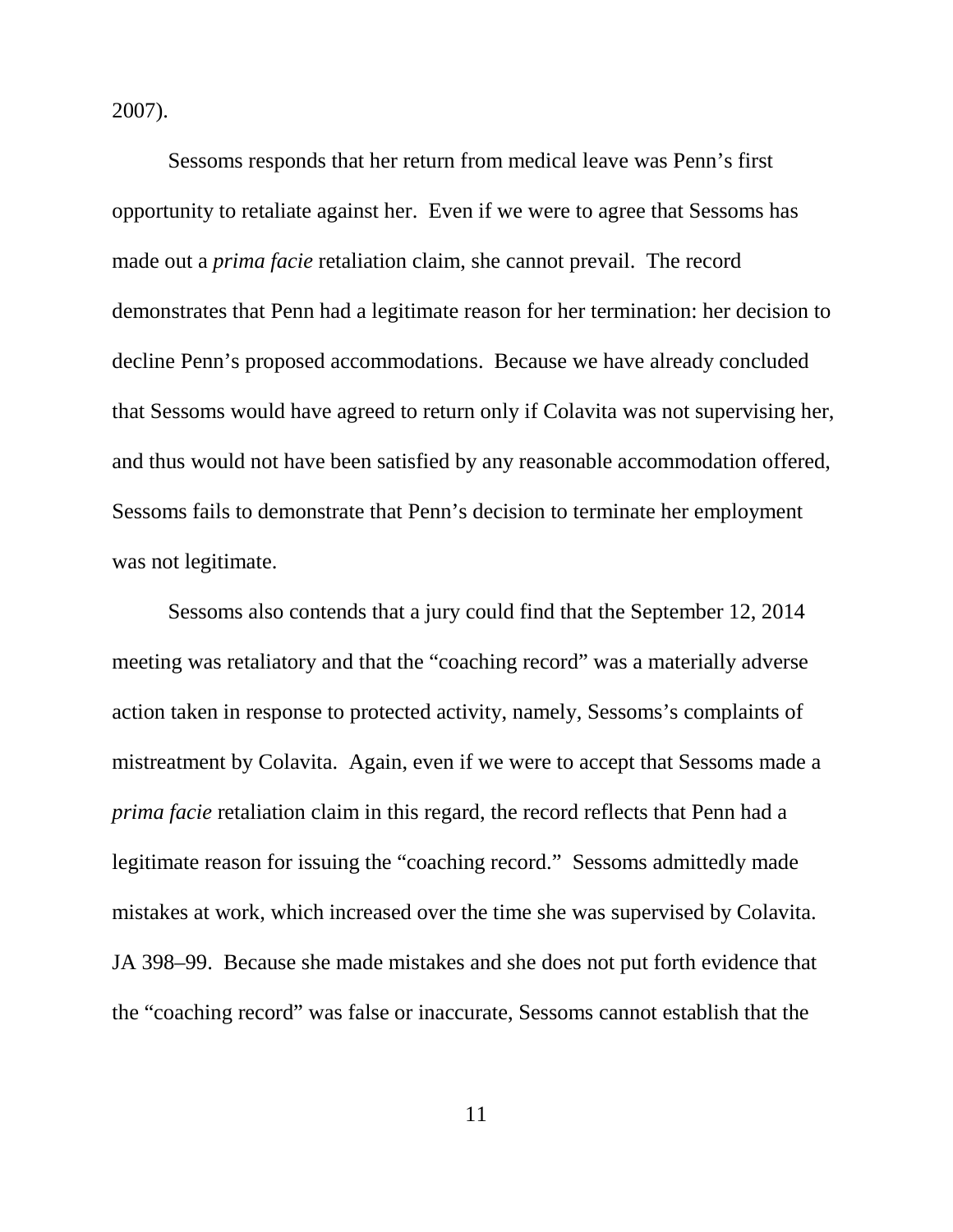"coaching record" was mere pretext for retaliation.<sup>6</sup>

C.

Next, Sessoms contends there is a triable issue on her hostile work environment claim based upon the September 4, 2014 "touching incident" with Colavita. Before the District Court, Sessoms "all but concede[d]" that the incident was not sufficiently severe to create a gender-based hostile work environment. JA 23. Now, Sessoms argues that "the physically humiliating and intentional leg contact here combined with inferences of needed submission constitutes severe or pervasive conduct" giving rise to a hostile work environment. Sessoms Br. 35.

Even if Sessoms did not waive this claim by "all but conced[ing]" it before the District Court, JA 23, we conclude that, considering the circumstances, this isolated incident was not "severe or pervasive conduct." Sessoms correctly observes our holding in *Castleberry v. STI Grp.*, 863 F.3d 259, 264–65 (3d Cir. 2017), that a complaint in which a plaintiff pleads an isolated incident of harassment may give rise to a hostile environment claim sufficient to survive a motion to dismiss if the particular circumstances show that the incident is so

 <sup>6</sup> Sessoms also posits, for the first time on appeal, that Colavita retaliated against her during the September 4, 2014 meeting by inappropriately touching her legs. Sessoms argues that she raised issues about discrimination and her health problems prior to that meeting, and that Colavita's inappropriate touching during the meeting "is materially adverse as an action that is reasonably likely to deter protected activity." Sessoms Br. 29. This argument was not presented to the District Court in the first instance, and we therefore deem it waived. *See Tri-M Grp., LLC v.*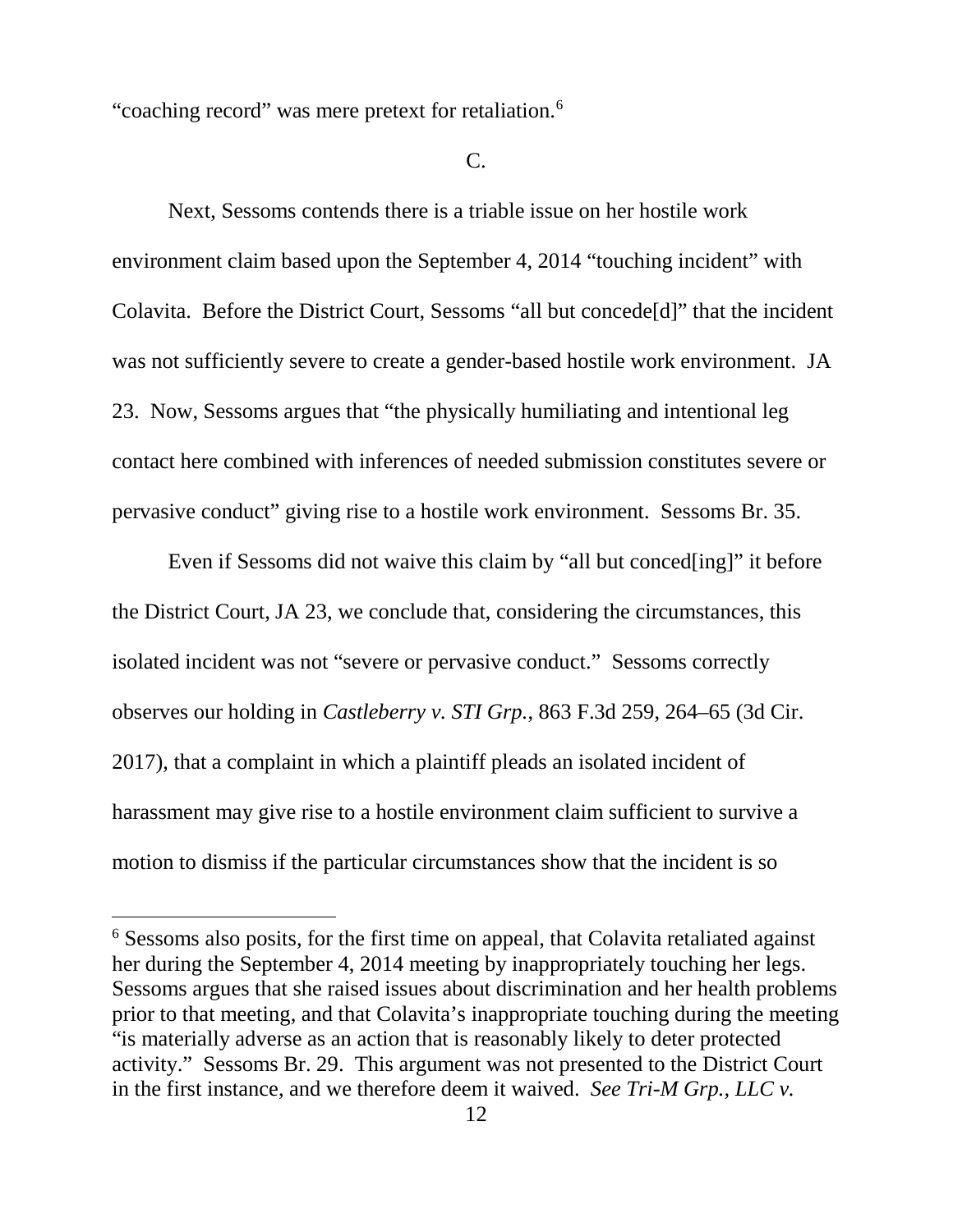extreme as to amount to a change in the terms and conditions of employment. *Id.*  at 264–66. Here, however, Sessoms recounts a single incident in which Colavita made unwanted physical contact with Sessoms's legs. This incident, while inappropriate and unwelcome, was not so egregious as to amount to a "change in the terms and conditions of employment." *Id.* at 264; *compare Moody v. Atlantic City Bd. of Ed.*, 870 F.3d 206, 215 (3d Cir. 2017). Accordingly, summary judgment was appropriate.<sup>7</sup>

#### III.

Finally, Sessoms argues that the District Court acted unreasonably in declining to recuse pursuant to 28 U.S.C. § 455, claiming that the District Judge's employment as an adjunct professor at Penn's school of law gives rise to an appearance of impropriety. We review a recusal decision for abuse of discretion. *Selkridge v. United of Omaha Life Ins. Co.*, 360 F.3d 155, 166 (3d Cir. 2004). Recusal is required "in any proceeding in which [the judge's] impartiality might reasonably be questioned." *Id.* at 167 (quoting 28 U.S.C. § 455(a)). The standard is an objective one; recusal is required only if a reasonable person knowing all the circumstances would question the judge's impartiality. *Id.*

Here, the District Judge correctly observed that judiciary policy provides

 $\overline{a}$ 

*Sharp*, 638 F.3d 406, 416 (3d Cir. 2011).

<sup>&</sup>lt;sup>7</sup> On appeal, Sessoms has abandoned her claims of disparate treatment due to race, gender, and disability discrimination. We therefore do not consider them.